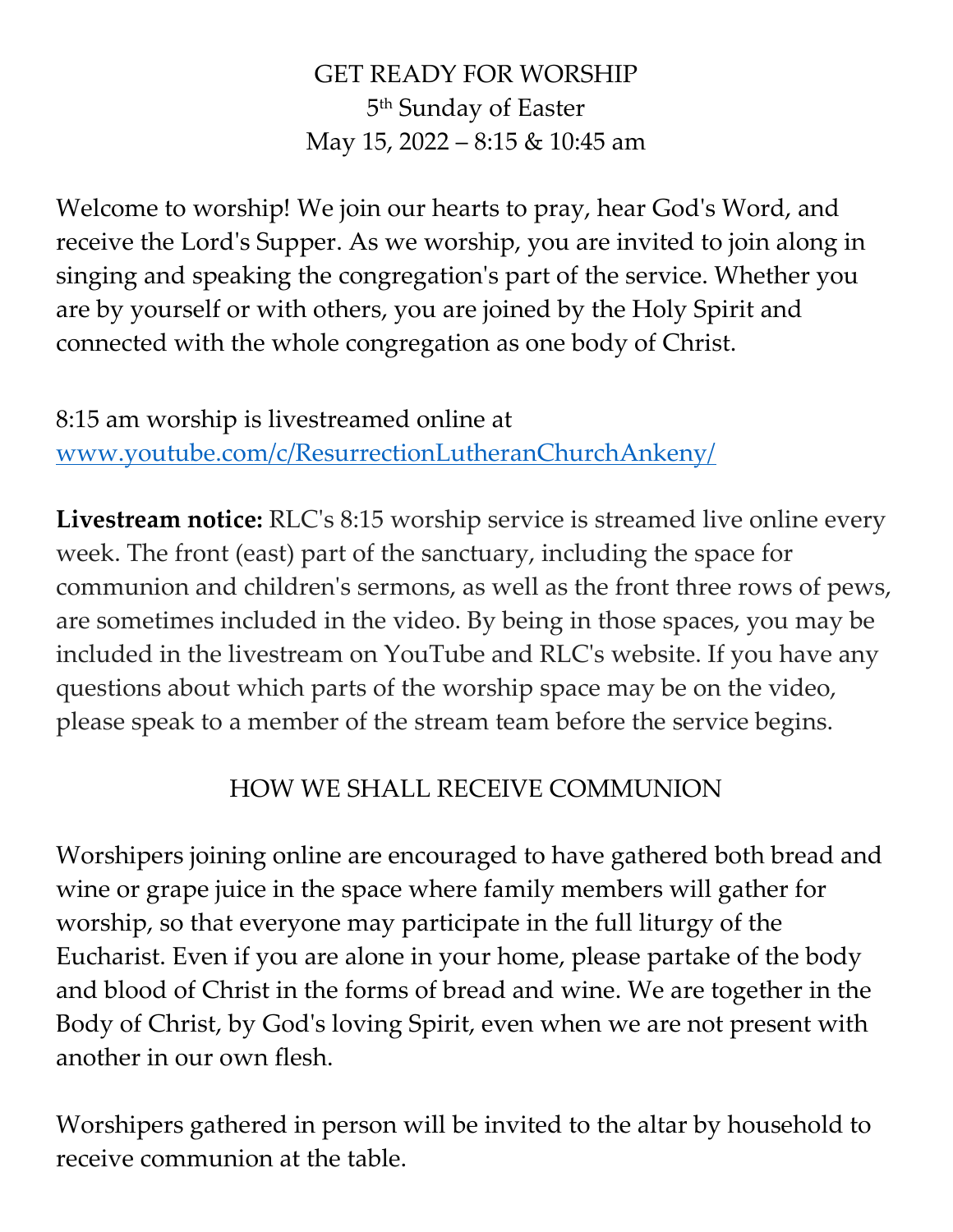# 5 th Sunday of Easter

Sunday May 15, 2022 Accompanist **Diane Rauser** Liturgists Rachel Barton

*ELW= the red hymn book underneath your seat. Hymns are located in the back of the book. A pew Bible is also located beneath your seat.*

Gathering

# **Prelude**

# **Welcome and Announcements**

# **Thanksgiving for Baptism**

*All may make the sign of the cross, the sign marked at baptism, as the presiding minister begins.*

# Alleluia! Christ is risen. **Christ is risen indeed. Alleluia!**

Just as God's work of creation never ends, so the gifts received in baptism are renewed every day. Let us give thanks together for the life given in baptism.

We give you thanks, O God, for the waters of life: for water to bathe in, water to drink, for waters to play in and waters that inspire wonder, for water that gives life to our planet. **We give you thanks, O God, for the waters of life.**

We give you thanks, O God, for the waters of this place: for water from our tap, for rain and snow, for the Des Moines and Raccoon rivers, for Saylorville Reservoir and Big Creek Lake.

# **We give you thanks, O God, for the waters of this place.**

We give you thanks for your salvation through water: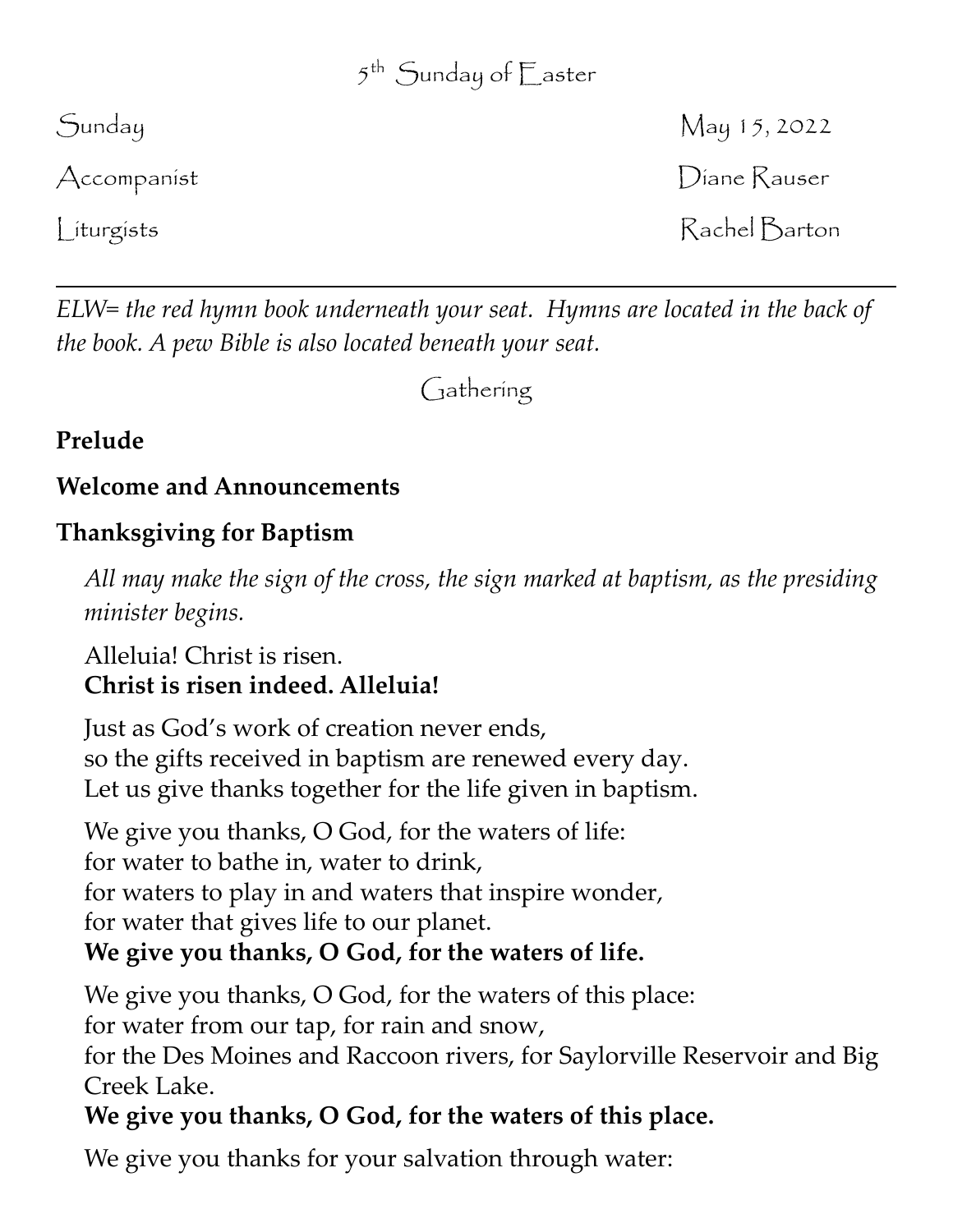for delivering Noah and his family through the floodwaters, for leading your people Israel through the sea into freedom, for preserving your prophet Elijah through the time of drought, for guiding your people across the Jordan into a new land, for quenching the Samaritan woman's thirst with living water.

# **We give you thanks for your salvation through water.**

We give you thanks for the life of all the baptized, and for all who gather here; for godparents and baptismal sponsors, for children and grandchildren, for those newly baptized into Christ, and for our siblings in faith whom we have never seen but to whom we are bound. **We give you thanks for the life of all the baptized.**

We give you thanks for life in Christ through your Holy Spirit: for our entry into Jesus' death through these waters, for our new birth into a life of freedom and service, for our calling to be your people, sent out for the life of the world. **We give you thanks, blessed and holy Trinity, now and forever. Amen.**

# **Gathering Song:** *Now All the Vault of Heaven Resounds* **ELW 367**

Now all the vault of heav'n resounds in praise of love that still abounds: *"Christ has triumphed! He is living!"* Sing, choirs of angels, loud and clear! Repeat their song of glory here: *"Christ has triumphed! He is living!"* Alleluia, alleluia, alleluia!

Eternal is the gift he brings, therefore our heart with rapture sings: *"Christ has triumphed! He is living!"* Now still he comes to give us life and by his presence stills all strife.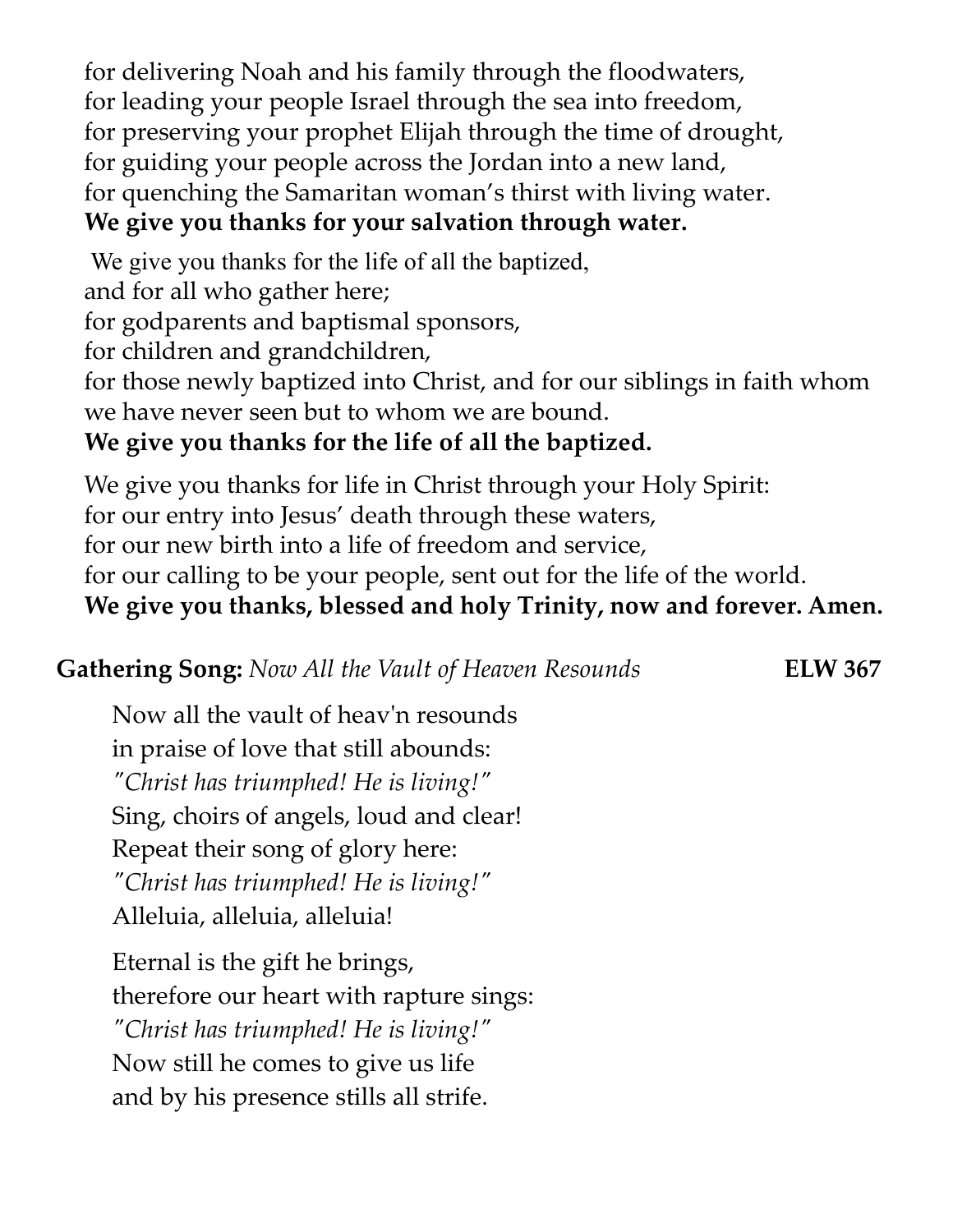*"Christ has triumphed! He is living!"* Alleluia, alleluia, alleluia!

Oh, fill us, Lord, with dauntless love; set heart and will on things above that we conquer through your triumph; grant grace sufficient for life's day that by our lives we truly say: *"Christ has triumphed! He is living!"* Alleluia, alleluia, alleluia!

Adoring praises now we bring and with the heav'nly blessed sing: "Christ has triumphed! Alleluia!" Be to the Father, and our Lord, to Spirit blest, most holy God, all the glory, never ending! Alleluia, alleluia, alleluia!

Liturgy of the Word

#### **Greeting**

The grace of our Lord Jesus Christ, the love of God and the communion of the Holy Spirit be with you all. **And also with you.**

#### **Kyrie**

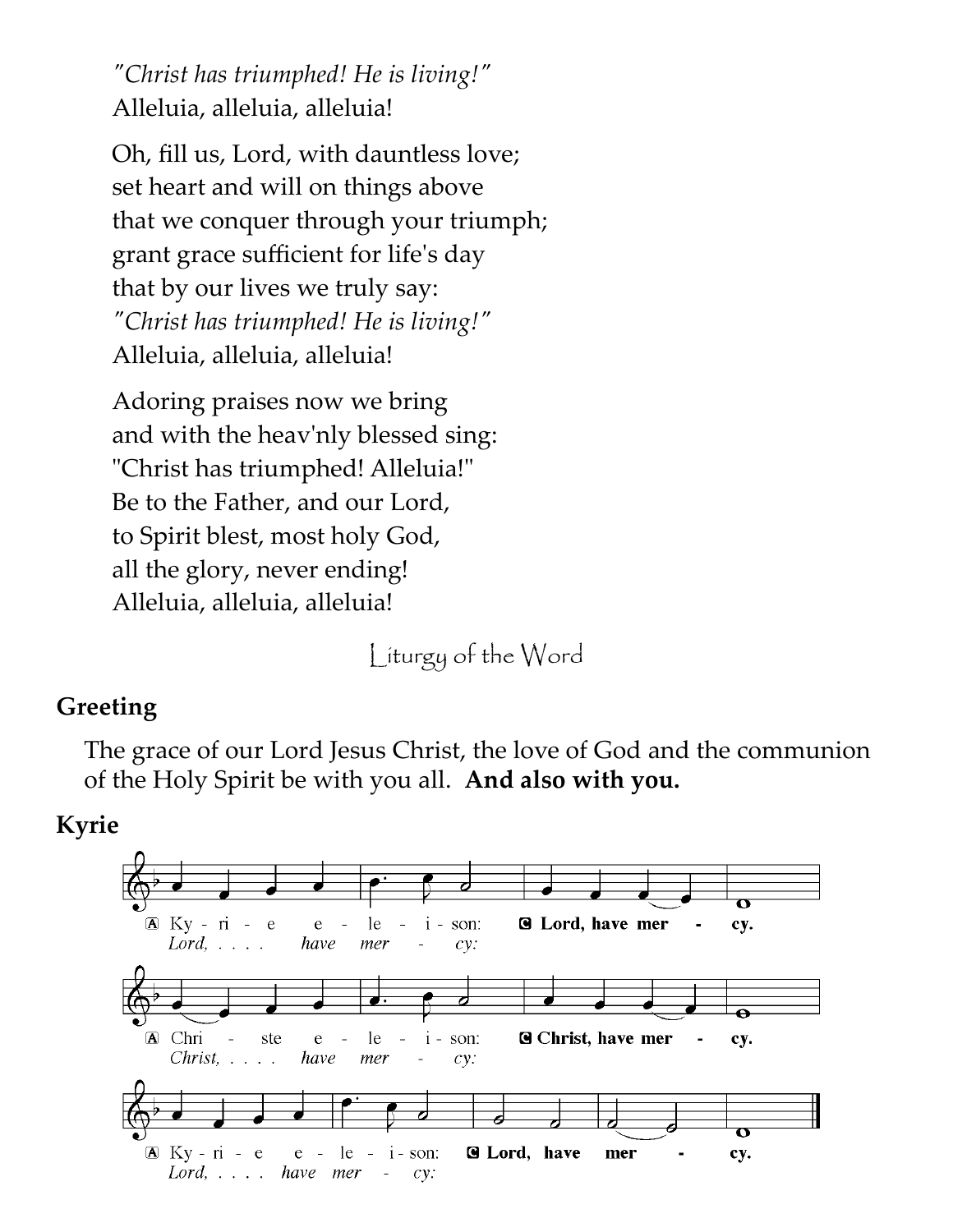## **Prayer of the Day**

O Lord God, you teach us that without love, our actions gain nothing. Pour into our hearts your most excellent gift of love, that, made alive by your Spirit, we may know goodness and peace, through your Son, Jesus Christ, our Savior and Lord, who lives and reigns with you and the Holy Spirit, one God, now and forever.

#### **Amen.**

#### **READING**

*In defense of his earlier baptism of non-Jewish believers, Peter demonstrates to the members of the Jerusalem church that God's intention to love Gentiles as well as Jews is revealed in Jesus' testimony. In this way the mission to the Gentiles is officially authorized.*

#### **Acts 11: 1-18**

<sup>1</sup>Now the apostles and the believers who were in Judea heard that the Gentiles had also accepted the word of God. 2So when Peter went up to Jerusalem, the circumcised believers criticized him, <sup>3</sup>saying, "Why did you go to uncircumcised men and eat with them?" 4Then Peter began to explain it to them, step by step, saying,  $5''$ I was in the city of Joppa praying, and in a trance I saw a vision. There was something like a large sheet coming down from heaven, being lowered by its four corners; and it came close to me. 6As I looked at it closely I saw four-footed animals, beasts of prey, reptiles, and birds of the air. <sup>7</sup> I also heard a voice saying to me, 'Get up, Peter; kill and eat.' <sup>8</sup>But I replied, 'By no means, Lord; for nothing profane or unclean has ever entered my mouth.' <sup>9</sup>But a second time the voice answered from heaven, 'What God has made clean, you must not call profane.' 10This happened three times; then everything was pulled up again to heaven. 11At that very moment three men, sent to me from Caesarea, arrived at the house where we were. 12The Spirit told me to go with them and not to make a distinction between them and us. These six brothers also accompanied me, and we entered the man's house. 13He told us how he had seen the angel standing in his house and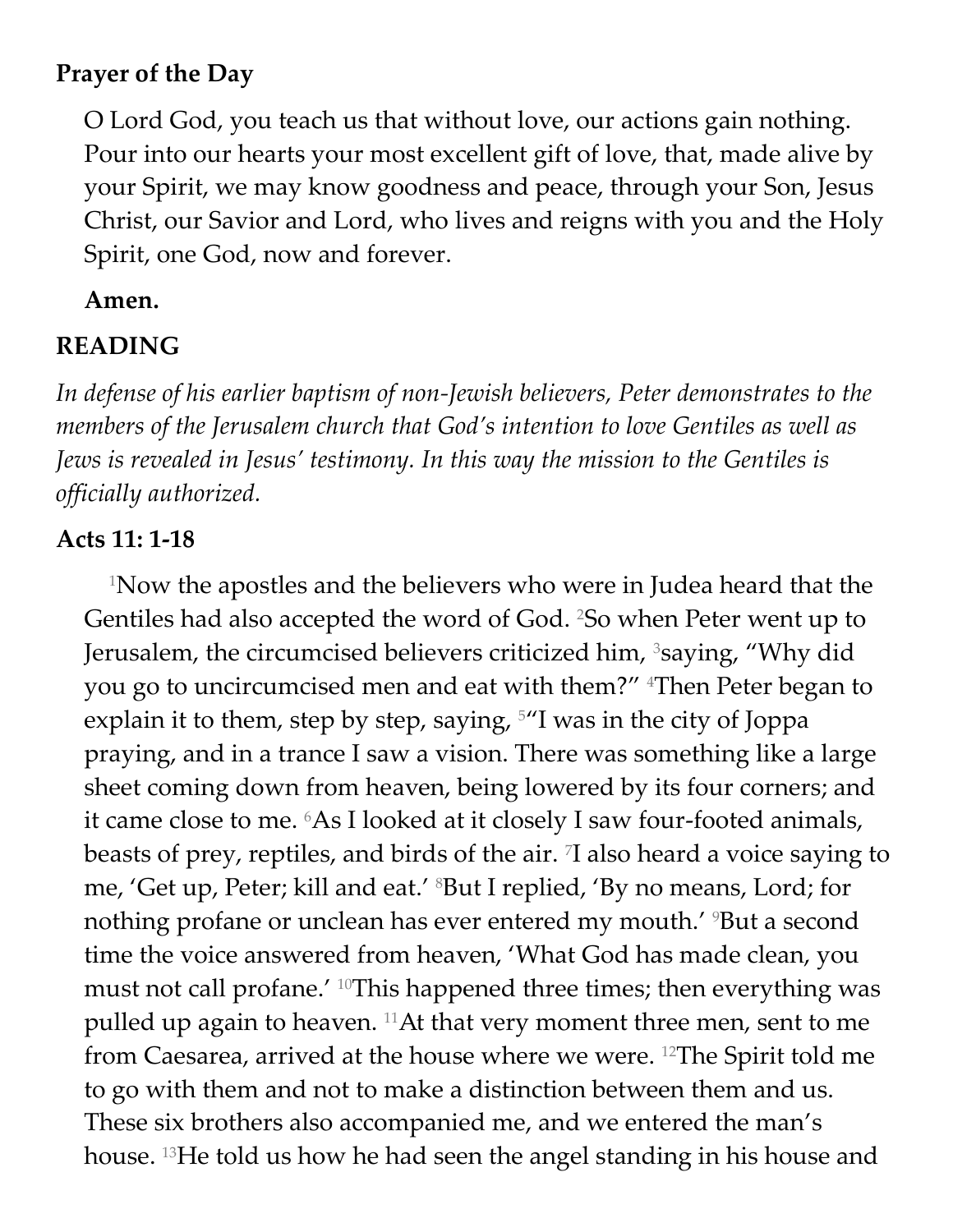saying, 'Send to Joppa and bring Simon, who is called Peter; <sup>14</sup>he will give you a message by which you and your entire household will be saved.' <sup>15</sup>And as I began to speak, the Holy Spirit fell upon them just as it had upon us at the beginning. 16And I remembered the word of the Lord, how he had said, 'John baptized with water, but you will be baptized with the Holy Spirit.' 17If then God gave them the same gift that he gave us when we believed in the Lord Jesus Christ, who was I that I could hinder God?" 18When they heard this, they were silenced. And they praised God, saying, "Then God has given even to the Gentiles the repentance that leads to life."

The word of the Lord. **Thanks be to God.**

# **PSALM 148**

<sup>1</sup>Hallelujah! Praise the LORD<sup>|</sup> from the heavens; praise God **<sup>|</sup>** in the heights. <sup>2</sup>**Praise the LORD, | all you angels;**

**sing praise, all you <sup>|</sup> hosts of heaven.** <sup>3</sup>Praise the LORD, <sup>|</sup> sun and moon; sing praise, all you **<sup>|</sup>** shining stars. <sup>4</sup>**Praise the LORD, heav- | en of heavens, and you waters a- <sup>|</sup> bove the heavens.** <sup>5</sup>Let them praise the name  $\frac{1}{1}$  of the LORD, who commanded, and they <sup>|</sup> were created,  $^6$ who made them stand fast forev-  $^|$  er and ever, **giving them a law that shall not <sup>|</sup> pass away.** <sup>7</sup>Praise the LORD<sup>†</sup> from the earth, you sea monsters **<sup>|</sup>** and all deeps;  ${}^8$ fire and hail,  ${}^|$  snow and fog, **tempestuous wind, do- | ing God's will;** <sup>9</sup> mountains <sup>|</sup> and all hills, fruit trees <sup>|</sup> and all cedars; <sup>10</sup>**wild beasts <sup>|</sup> and all cattle, creeping things and <sup>|</sup> flying birds;** <sup>11</sup> sovereigns of the earth <sup>|</sup> and all peoples, princes and all rulers <sup>|</sup> of the world;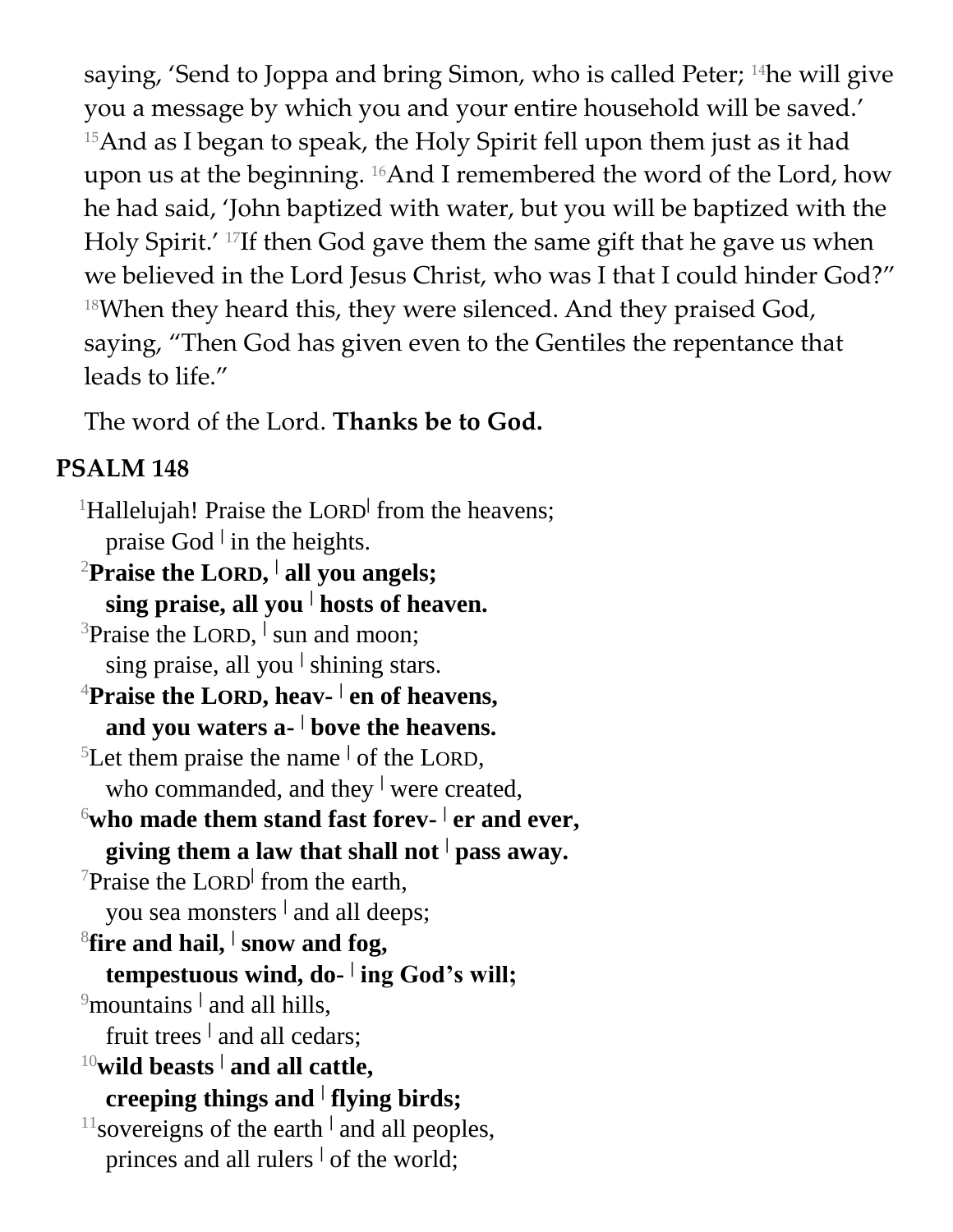<sup>12</sup>**young <sup>|</sup> men and maidens, old and <sup>|</sup> young together.**

<sup>13</sup>Let them praise the name  $\vert$  of the LORD,

whose name only is exalted, whose splendor is over <sup>|</sup> earth and heaven.

<sup>14</sup>**The LORD has raised up strength for the people and praise for all <sup>|</sup> faithful servants,**

**the children of Israel, a people who are near the LORD. <sup>|</sup> Hallelujah!**

# **READING**

*John's vision shows us that in the resurrection the new age has dawned; God dwells*  with us already. Yet we wait for the time when the tears that cloud our vision will *be wiped away. Then we will see the new heaven, new earth, and new Jerusalem.*

# **Revelation 21: 1-6**

1 I saw a new heaven and a new earth; for the first heaven and the first earth had passed away, and the sea was no more. <sup>2</sup>And I saw the holy city, the new Jerusalem, coming down out of heaven from God, prepared as a bride adorned for her husband. 3And I heard a loud voice from the throne saying,

"See, the home of God is among mortals.

He will dwell with them;

they will be his peoples,

and God himself will be with them;

<sup>4</sup>he will wipe every tear from their eyes.

Death will be no more;

mourning and crying and pain will be no more,

for the first things have passed away."

<sup>5</sup>And the one who was seated on the throne said, "See, I am making all things new." Also he said, "Write this, for these words are trustworthy and true." 6Then he said to me, "It is done! I am the Alpha and the Omega, the beginning and the end. To the thirsty I will give water as a gift from the spring of the water of life."

The word of the Lord. **Thanks be to God.**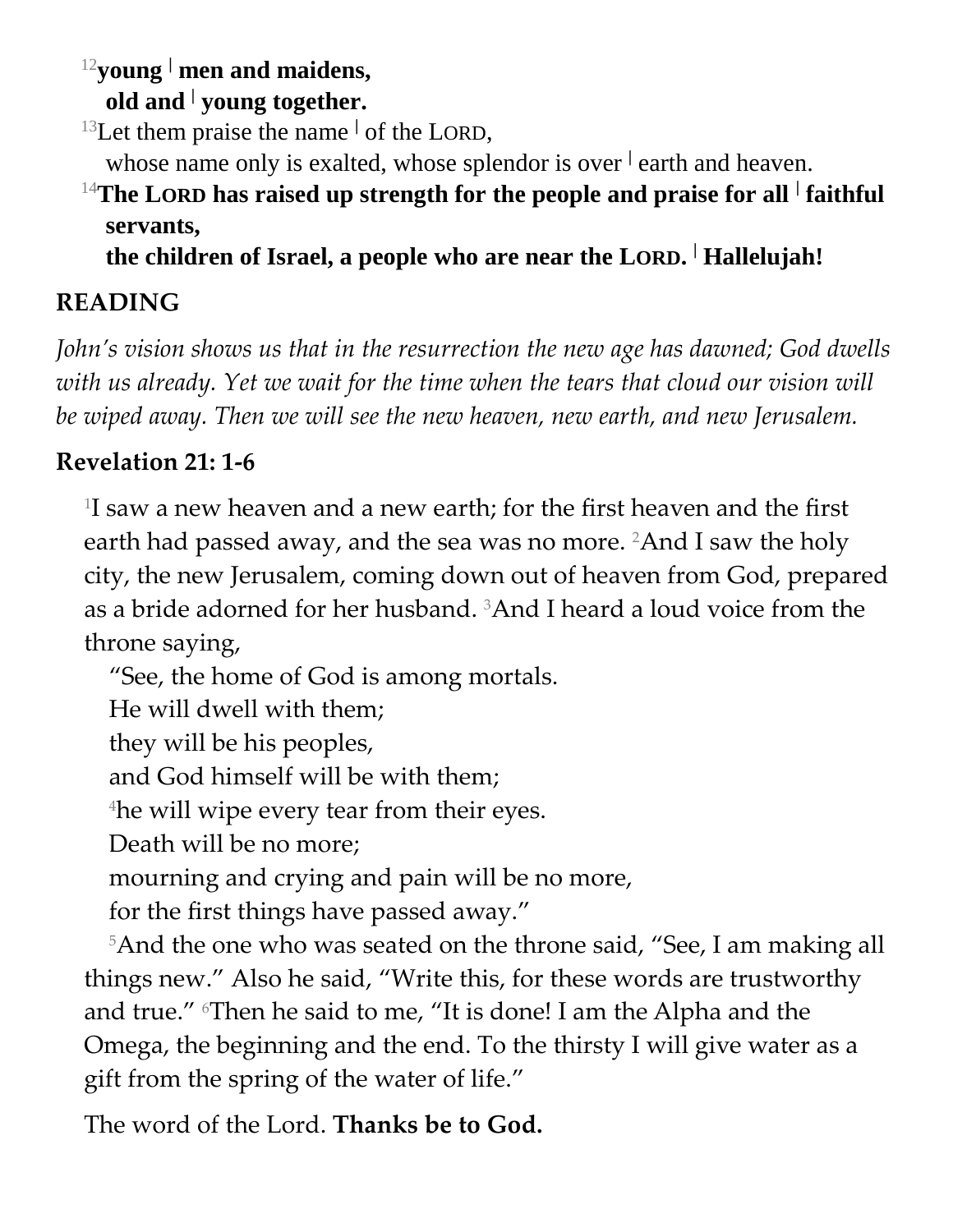## **Gospel Verse**



# **GOSPEL:**

*After washing the disciples' feet, predicting his betrayal, and then revealing his betrayer, Jesus speaks of his glorification on the cross. This deep complicated love of Jesus, even to death on the cross, will be the distinctive mark of Jesus' community.*

### **John 13: 31-35**

The Holy Gospel according to John the 13th chapter. **Glory, to you, O Lord**

<sup>31</sup>When he had gone out, Jesus said, "Now the Son of Man has been glorified, and God has been glorified in him. 32If God has been glorified in him, God will also glorify him in himself and will glorify him at once. <sup>33</sup>Little children, I am with you only a little longer. You will look for me; and as I said to the Jews so now I say to you, 'Where I am going, you cannot come.' 34I give you a new commandment, that you love one another. Just as I have loved you, you also should love one another. 35By this everyone will know that you are my disciples, if you have love for one another."

The gospel of the Lord. **Praise to you, O Christ.**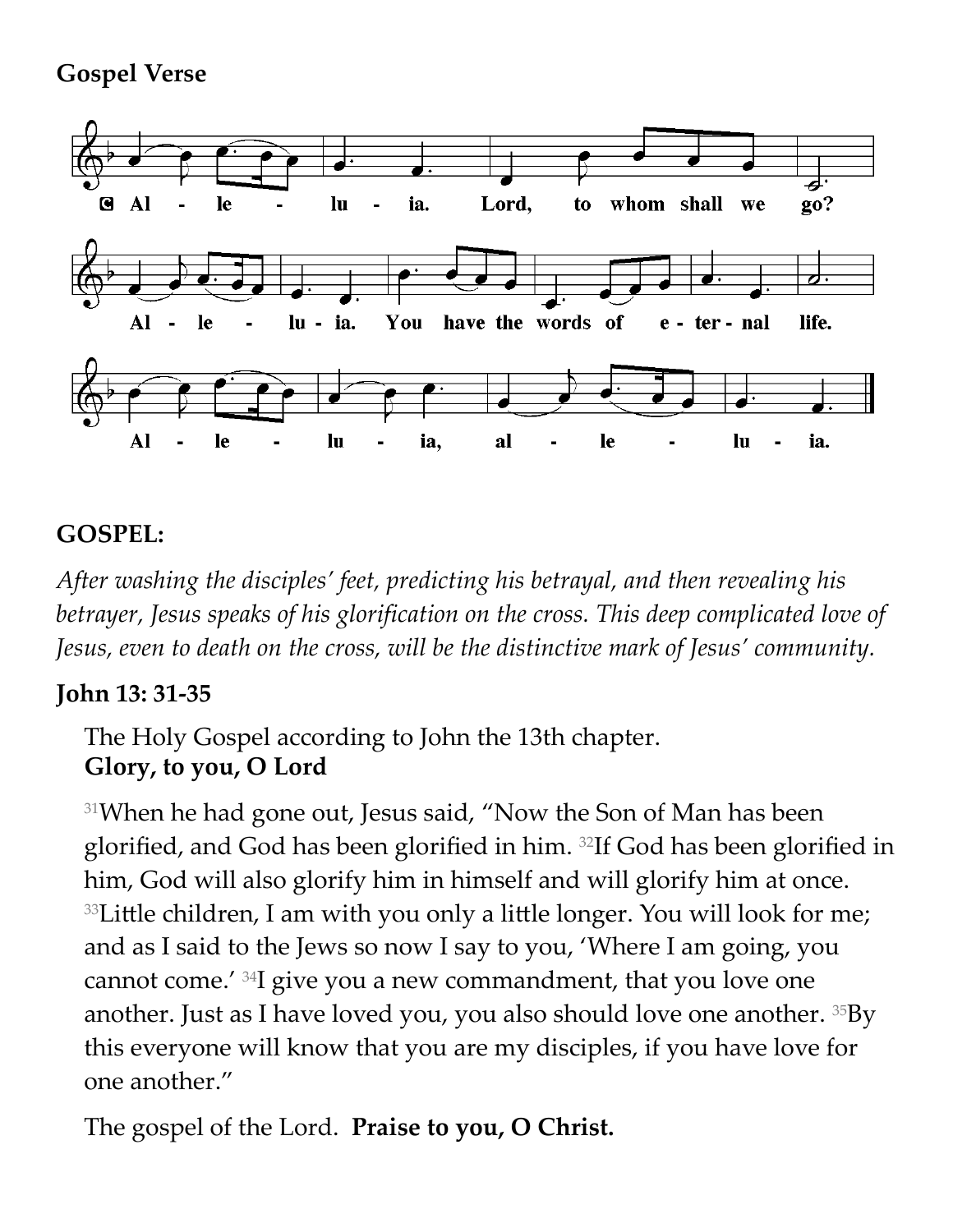#### **Children's Sermon** Sandy Barton

#### **Hymn of the Day:** *Thy Holy Wings* **ELW 613**

Thy holy wings, O Savior, spread gently over me, and let me rest securely through good and ill in thee. Oh, be my strength and portion, my rock and hiding place, and let my ev'ry moment be lived within thy grace.

Oh, let me nestle near thee, within thy downy breast where I will find sweet comfort and peace within thy nest. Oh, close thy wings around me and keep me safely there, for I am but a newborn and need thy tender care.

Oh, wash me in the waters of Noah's cleansing flood. Give me a willing spirit, a heart both clean and good. Oh, take into thy keeping thy children great and small, and while we sweetly slumber, enfold us one and all.

# **Nicene Creed We believe in one God, the Father, the Almighty,**

**Sermon Pastor Christine Cowan**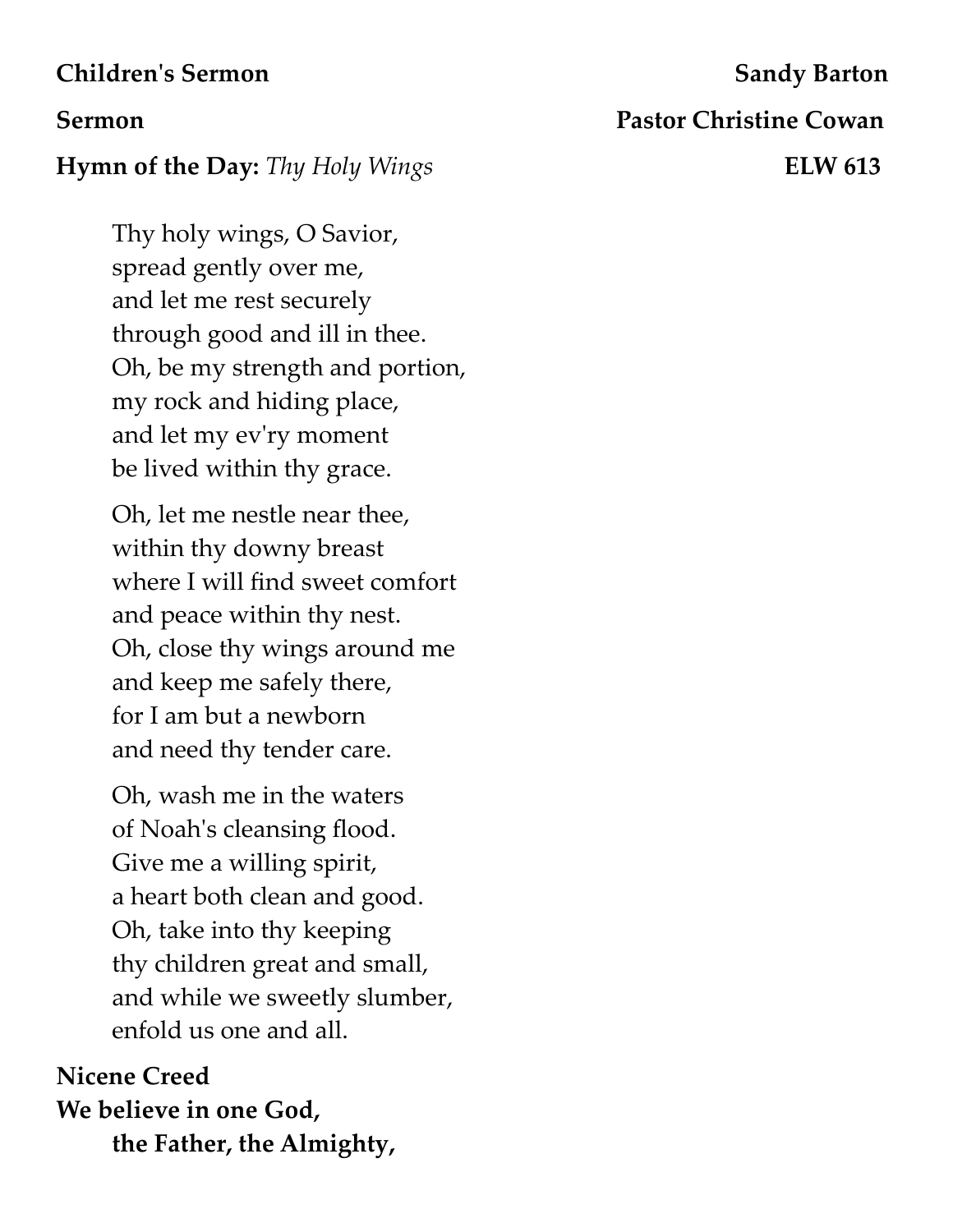**maker of heaven and earth, of all that is, seen and unseen. We believe in one Lord, Jesus Christ, the only Son of God, eternally begotten of the Father, God from God, Light from Light, true God from true God, begotten, not made, of one Being with the Father; through him all things were made. For us and for our salvation he came down from heaven, was incarnate of the Holy Spirit and the virgin Mary and became truly human. For our sake he was crucified under Pontius Pilate; he suffered death and was buried. On the third day he rose again In accordance with the scriptures; he ascended into heaven and is seated at the right hand of the Father. He will come again in glory to judge the living and the dead, and his kingdom will have no end. We believe in the Holy Spirit, the Lord, the giver of life, who proceeds from the Father and the Son, who with the Father and the Son is worshiped and glorified, who has spoken through the prophets. We believe in one holy catholic and apostolic church. We acknowledge one baptism for the forgiveness of sins.**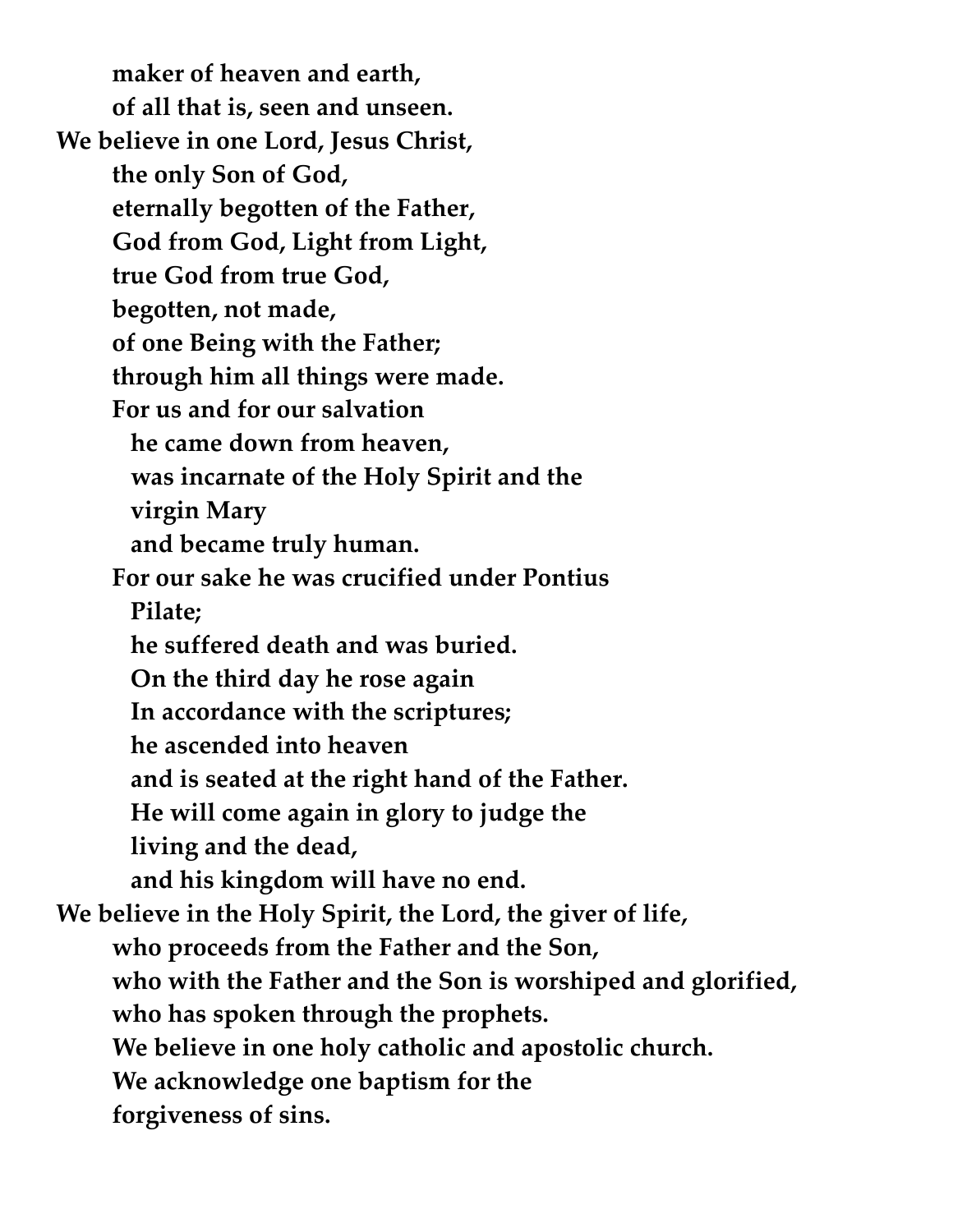# **We look for the resurrection of the dead, and the life of the world to come. Amen.**

# **Prayers of Intercession**

Set free from captivity to sin and death, we pray to the God of resurrection for the church, people in need, and all of creation.

# *A brief silence.*

Loving God, lead us to follow your Spirit, rather than our own prejudices or desires, as the church cares for one another. Open us to perceive your gifts in those we least expect.

# God, in your mercy, **hear our prayer.**

Inspire us to praise you through the beauty and majesty of the natural world around us (*local natural areas may be named*). Urge us toward more deliberate care of the world you have made.

God, in your mercy, **hear our prayer.**

Humble the rulers of nations before your splendor. Direct them to the people who need their attention most, and turn them from the temptation to hoard wealth or power.

# God, in your mercy, **hear our prayer.**

Hasten to dwell among those who are in pain or distress especially Angela, the family of Anna (family friend of the Christy's), Carol, Gerald, Gary, Joan, Steve, Jerry, Heather, Nate, Mary Lou, Paul, Dave, Levi, Jill, Darrell, George, Clarlee Stevens, Trisha Pastor Jim & Carolyn. As Christ enters our deepest suffering, remain with those experiencing despair and great need.

God, in your mercy, **hear our prayer.**

Place holy love at the center of all our relationships and communities. By your love heal us, convict us, and renew us. Bring an end to racism in our churches and communities. Let everyone know your goodness by the love we show one another.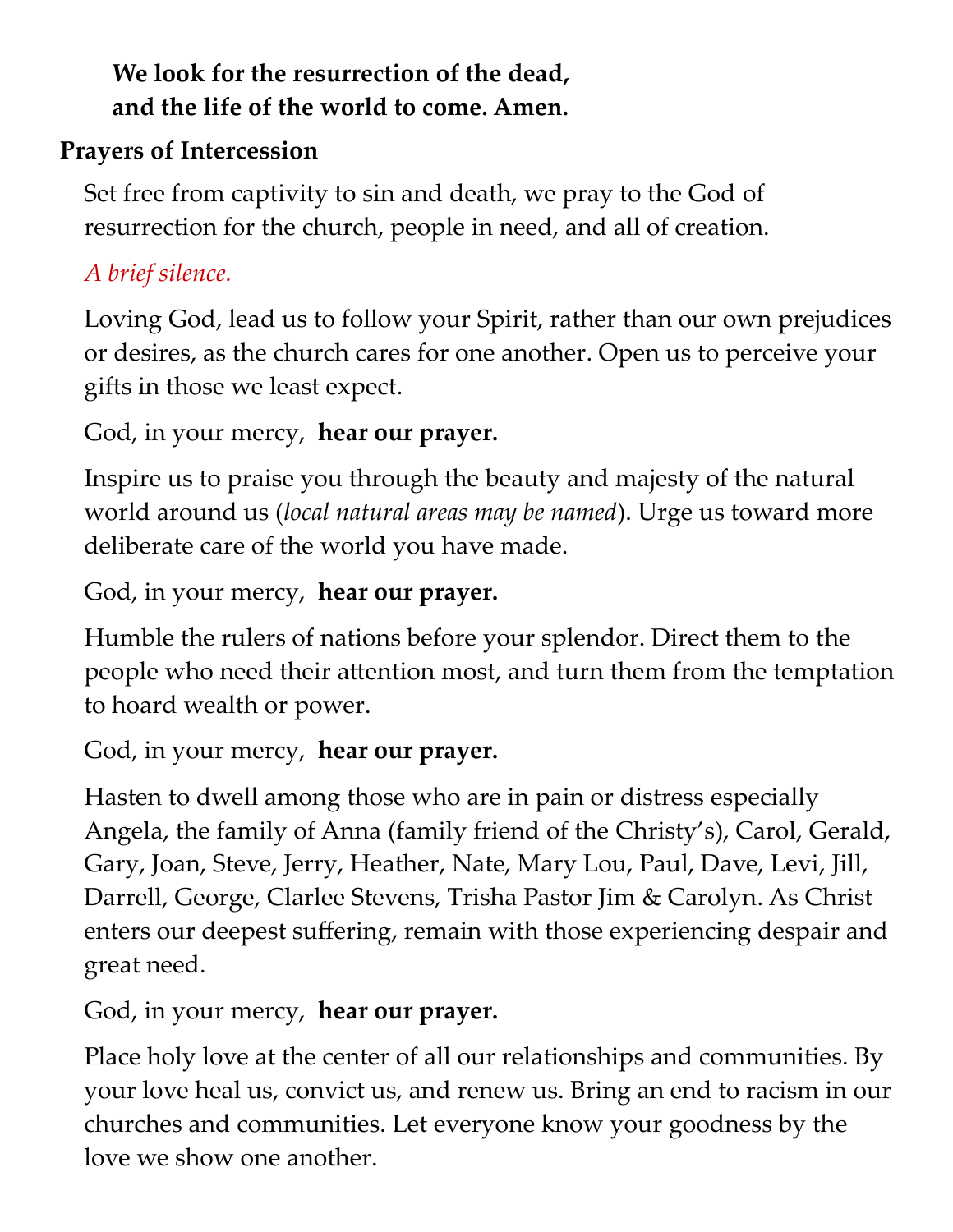## God, in your mercy, **hear our prayer.**

# *Here other intercessions may be offered.*

Give us a place in the diverse company of your beloved saints. Teach us the value of each person's identity, and bless us with a shared identity as your children, kindred of Christ.

# God, in your mercy, **hear our prayer.**

In your mercy, O God, respond to these prayers, and renew us by your life-giving Spirit; through Jesus Christ, our Savior.

## **Amen.**

# **Peace**

Liturgy of the Meal

# **Offering**

# **Offering Prayer**

Extravagant God, you have blessed us with the fullness of creation. Now we gather at your feast where you offer us the food that satisfies. Take and use what we offer here, come among us, and feed us with the body and blood of Christ, in whose name we pray. **Amen.**

# **Great Thanksgiving**

The Lord be with you. **And also with you.** Lift up your hearts. **We lift them to the Lord.** Let us give thanks to the Lord our God. **It is right to give our thanks and praise.**

# **Proper Preface**

It is indeed…join their unending hymn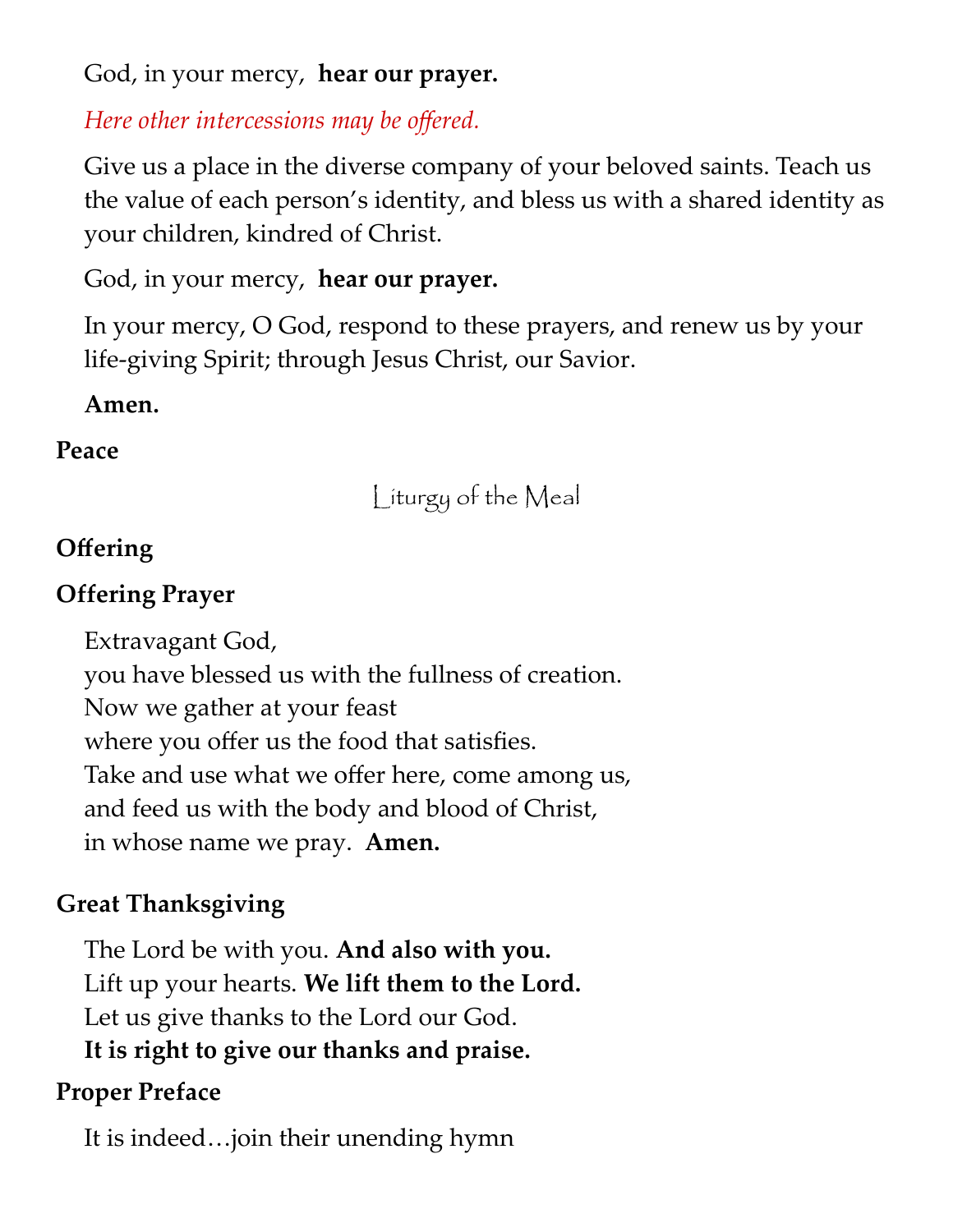#### **Holy, Holy, Holy**



#### **Lord's Prayer**

**Our Father in heaven, hallowed be your name, your kingdom come, your will be done, on earth as in heaven. Give us today our daily bread. Forgive us our sins as we forgive those who sin against us. Save us from the time of trial and deliver us from evil. For the kingdom, the power, and the glory are yours, now and forever. Amen.**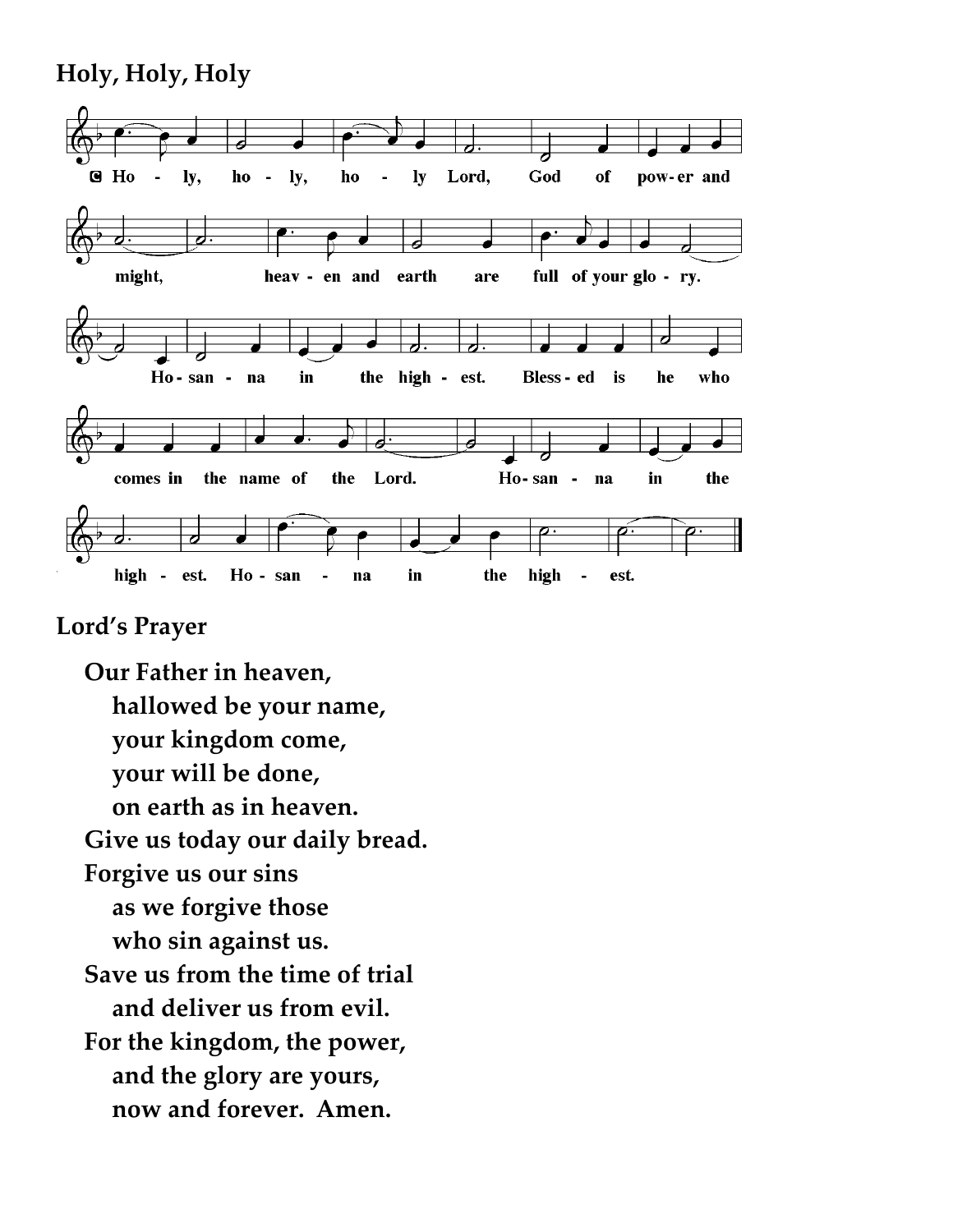## **Communion**

*If you are communing from home, offer each other the bread with these words "The Body of Christ given for you" and the wine with "The blood of Christ shed for you."*

### **Communion Song:** *Lamb of God*



### **Communion Hymn:** *Where Charity and Love Prevail* **ELW 359**

Where charity and love prevail, there God is ever found; brought here together by Christ's love, by love we thus are bound.

With grateful joy and holy fear, God's charity we learn; let us with heart and mind and soul now love God in return.

Let us recall that in our midst dwells Christ, God's holy Son;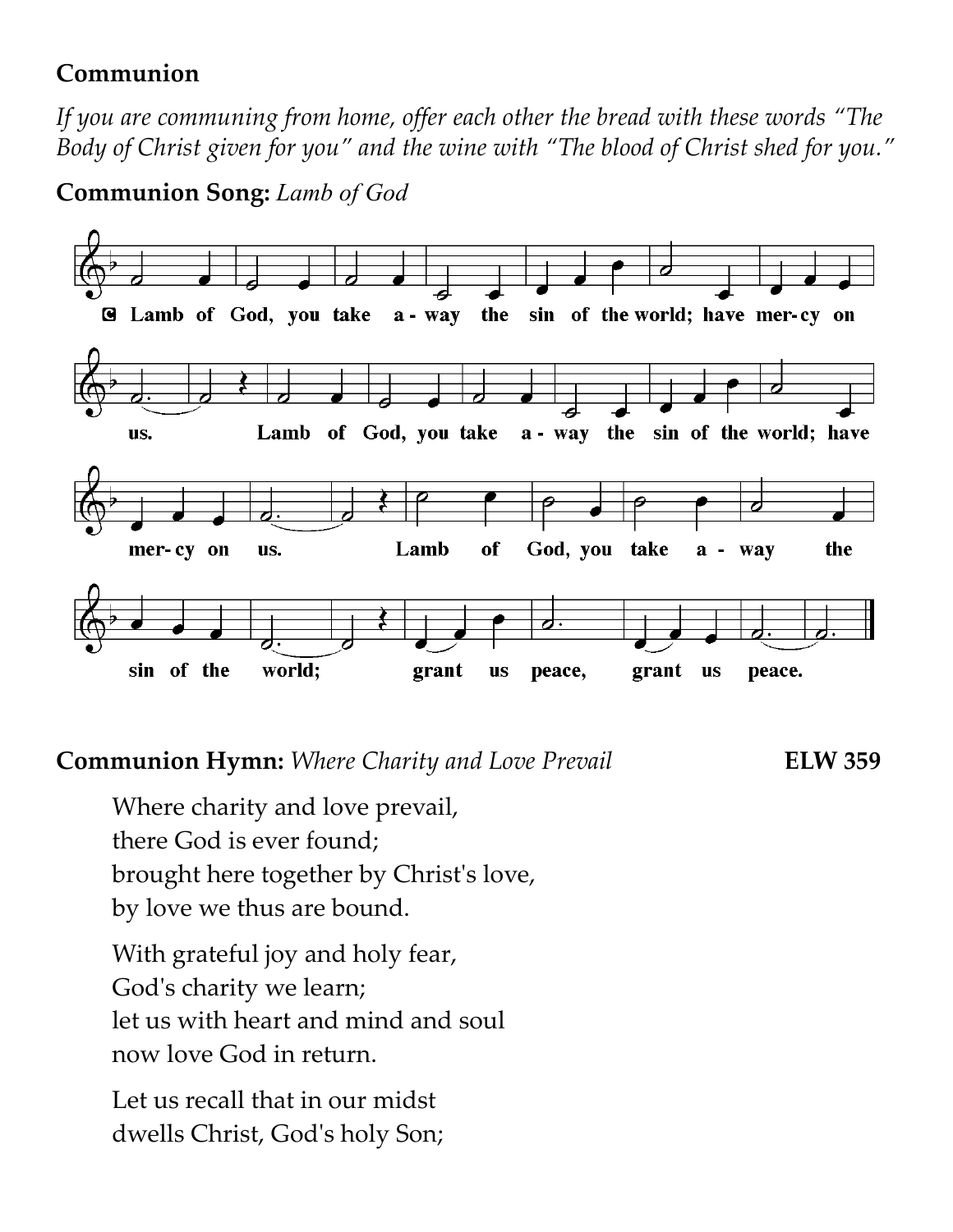as members of each body joined, in him we are made one.

Let strife among us be unknown; let all contentions cease. Be God's the glory that we seek; be his our only peace.

Let us forgive each other's faults as we our own confess, that we may love each other well in Christian gentleness.

## **Post-Communion Blessing**

The body and blood of our Lord Jesus Christ strengthen you and keep you in his grace. **Amen**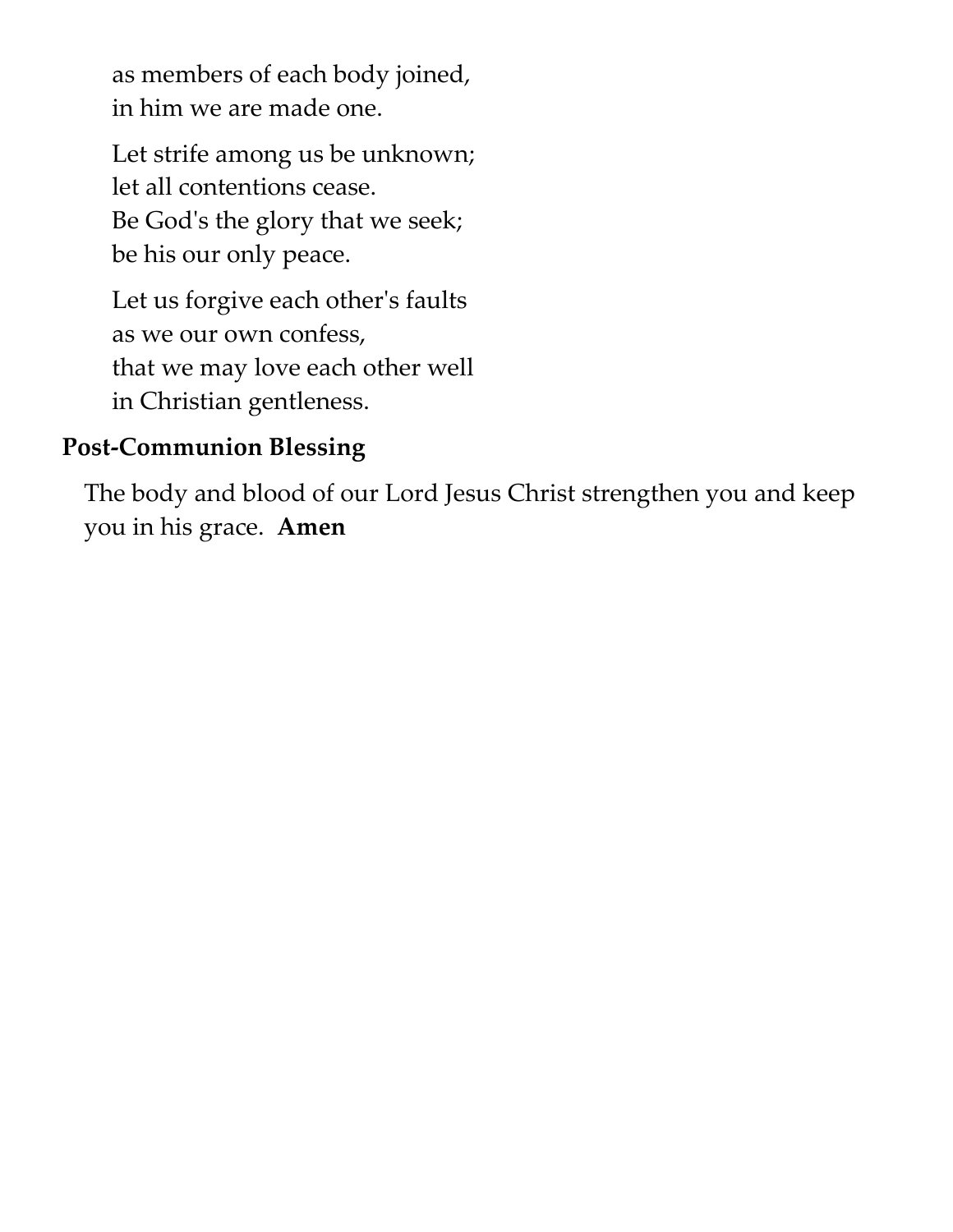# Sending

## **Canticle**



# **Blessing**

God, the Author of life, Christ, the living Cornerstone, and the life-giving Spirit of adoption, ☩ bless you now and forever.

#### **Amen.**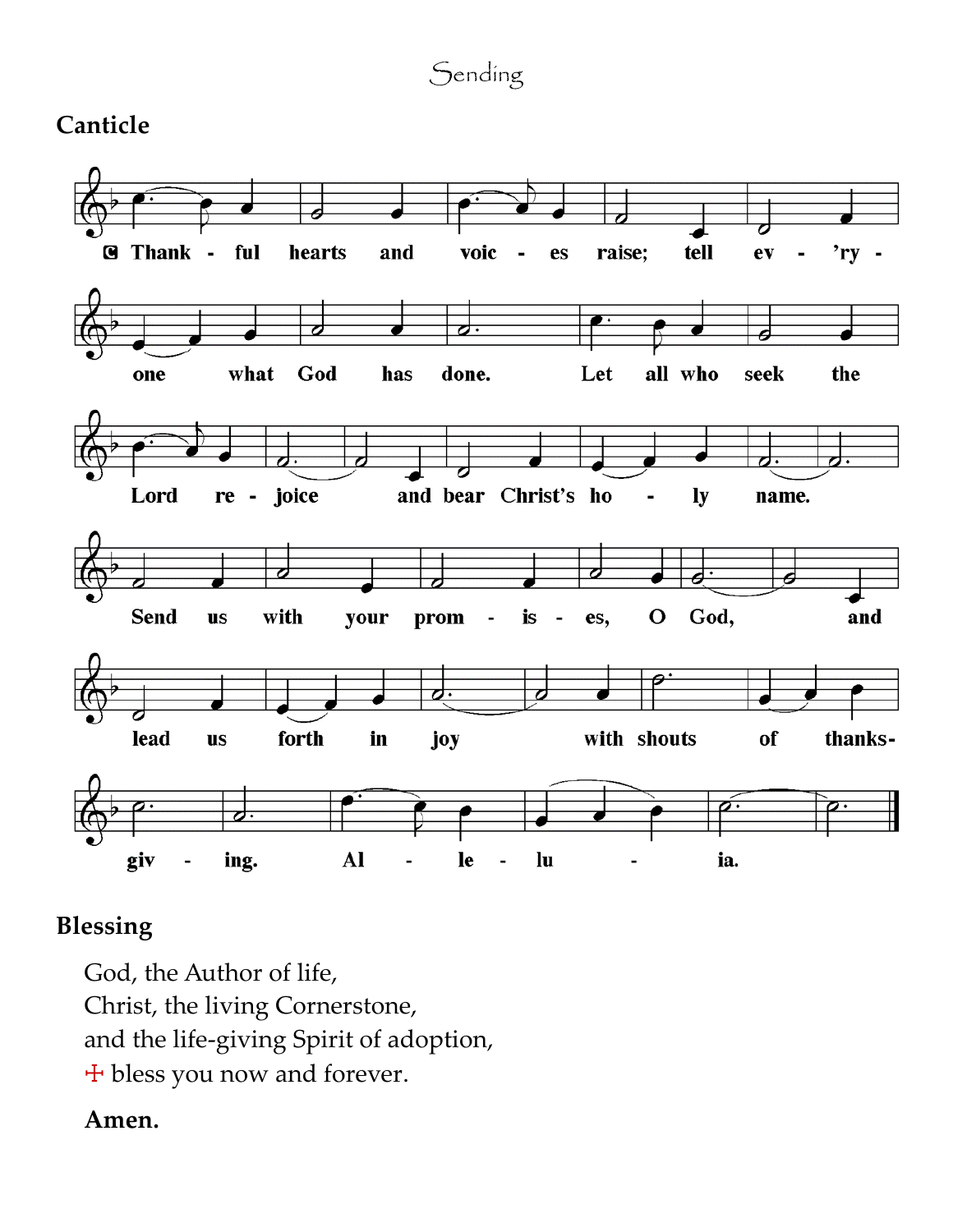#### Refrain

Hallelujah! We sing your praises, all our hearts are filled with gladness. Hallelujah! We sing your praises, all our hearts are filled with gladness. Repeat

Christ the Lord to us said: I am wine, I am bread, I am wine, I am bread, give to all who thirst and hunger. Refrain

Now he sends us all out, strong in faith, free of doubt, strong in faith, free of doubt. Tell to all the joyful gospel. Refrain

#### **Dismissal**

Go in peace. Serve the Lord. **Thanks be to God.**

# **Postlude**

From Sundays and Seasons.com. Copyright 2007 Augsburg Fortress. All rights reserved. Reprinted by permission under Augsburg Fortress Liturgies Annual License #29193. CCLI License #2549594 One License with Podcasting #A-714837 Christian Copyright Solutions #12903 New Revised Standard Version Bible, copyright 1989, Division of Christian Education of the National Council of the Churches of Christ in the United States of America. Used by permission. All rights reserved.

# **Monday, May 16**

Psalm 133 1 Samuel 20: 1-23, 35-42 Acts 11: 19-26 **Tuesday, May 17** Psalm 133 2 Samuel 1: 4-27 Acts 11: 27-30

**Wednesday, May 18** Psalm 133 Leviticus 19: 9-18 Luke 10: 25-28 **Thursday, May 19** Psalm 67 Proverbs 2: 1-5 Acts 15: 36-41